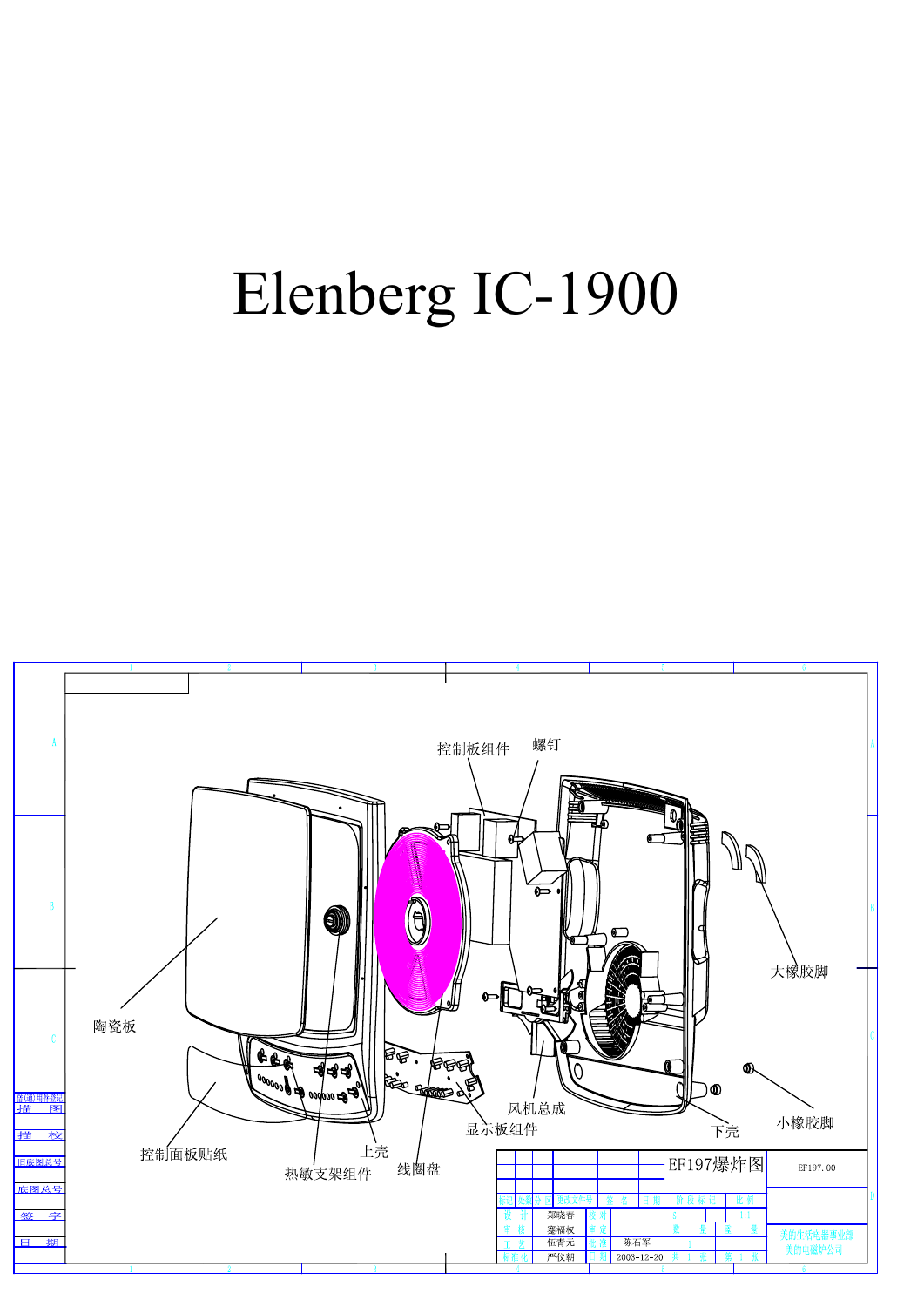## Spare Part List for IC-1900

Upper Plastic Enclosure Plastic Base Ceramic Plate Power Cord PCB (Main Board) PCB (Display control) Control Panel Sticker Fan Motor Gift Box Carton Box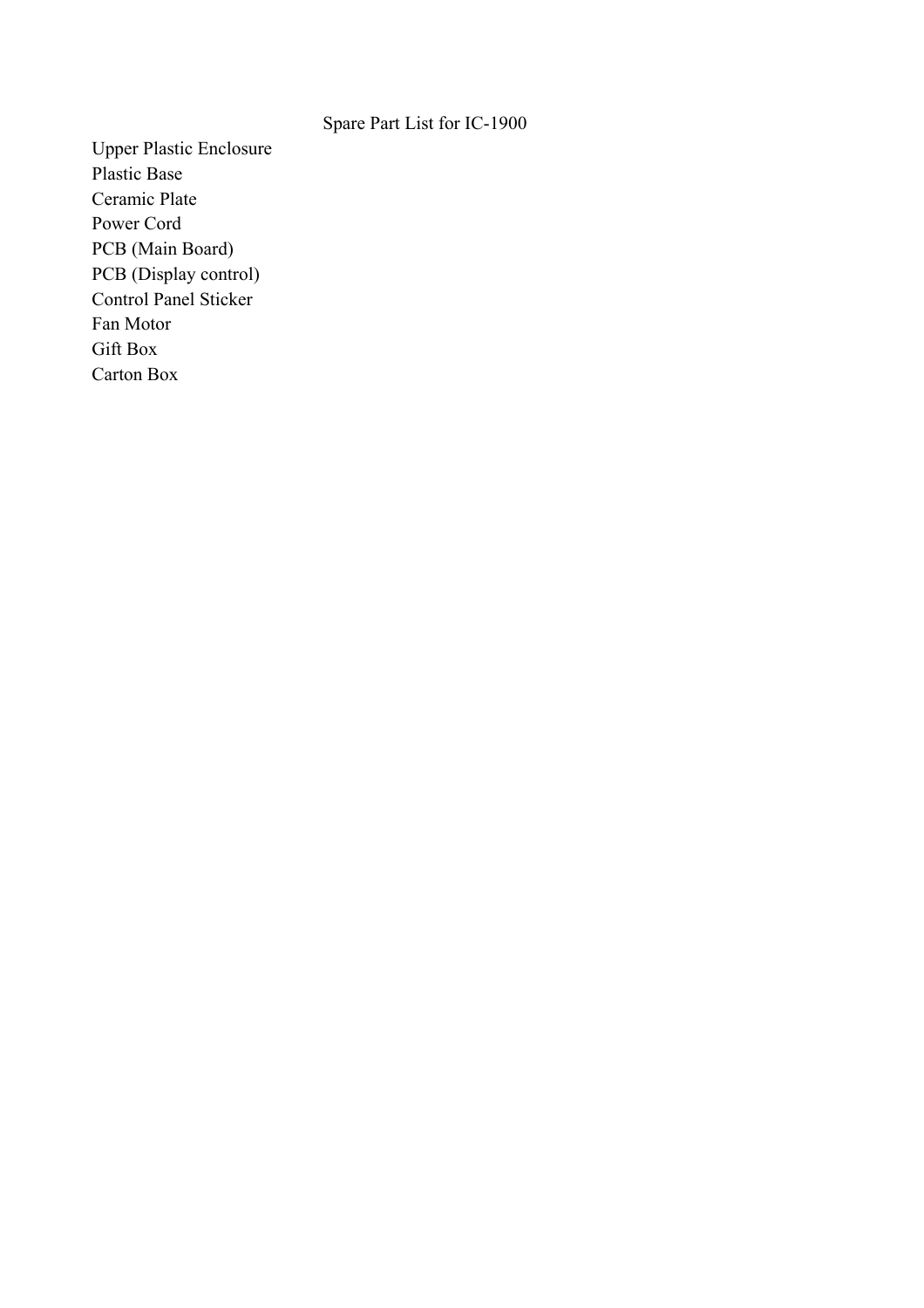